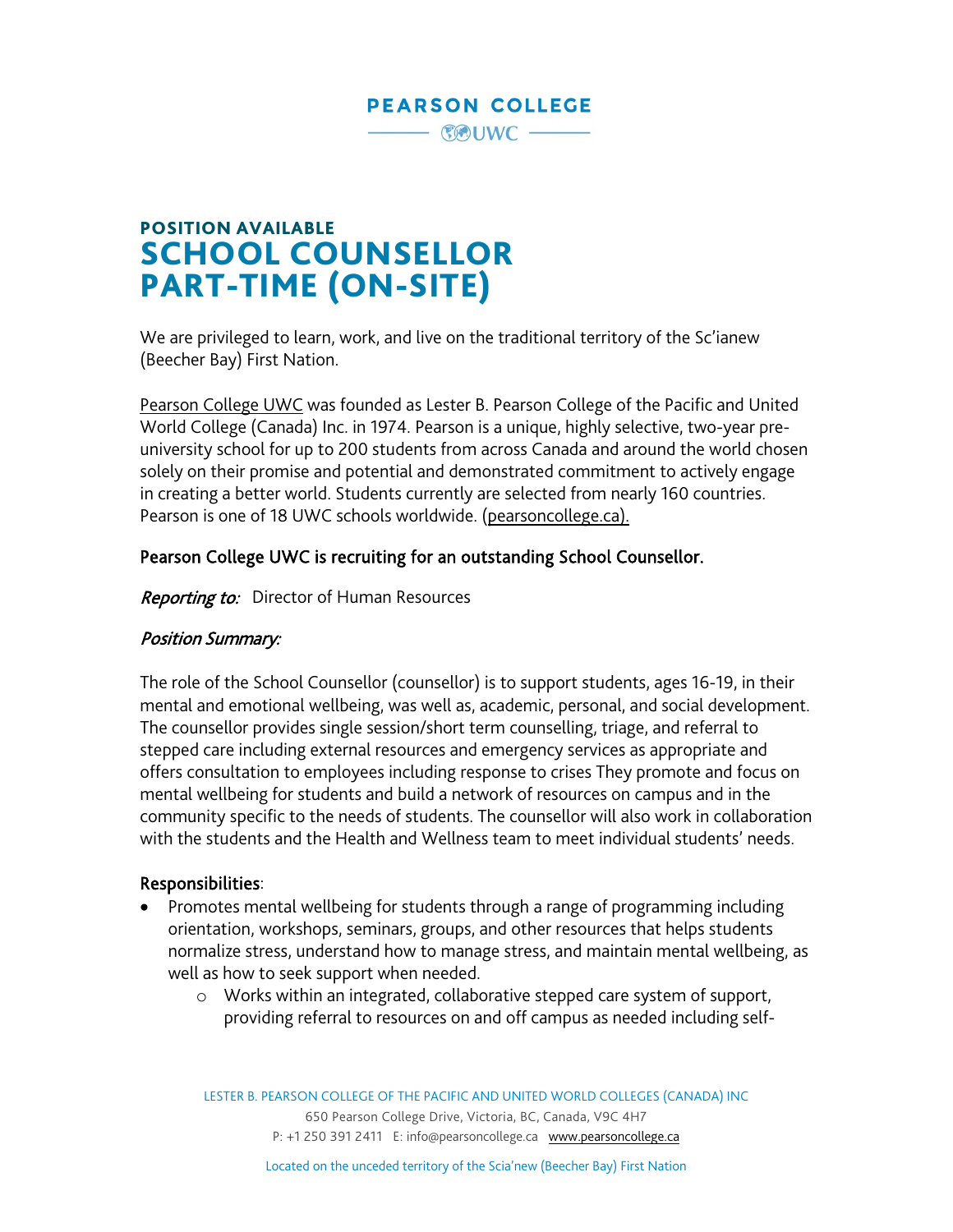# - COUWC -

**PEARSON COLLEGE** 

directed online resources, peer support, group programs, medical care, and crisis intervention.

- Provides short term counselling to support student experiencing and/or presenting with mental health concerns or challenges.
- Considers and supports culturally appropriate wellbeing programming for all students as well as mental health programming to meet the unique needs of specific student groups.
- Listens and responds to students' needs by using a variety of professional strategies and techniques (i.e., trauma informed practice) to assist students in overcoming personal struggles for them to achieve academic and personal/social success. The counsellor helps students utilize problem-solving techniques that incorporate critical thinking skills to make healthy and responsible choices in their everyday lives.
- Brings a depth of understanding to the College through their knowledge of theories and research about human development, and student learning with diverse backgrounds.
- Works with integrated health team, teachers, advisors, and the community to help meet the individual students' needs.
- Seeks solutions to overcome barriers that may stand in the way of effective of the student's mental health and wellbeing.

### Qualifications & Experience

- MA in Counselling Psychology or equivalent education and experience
- Current Registered Clinical Counsellor (RCC) membership or equivalent
- Three years or more counselling experience
- Counselling experience in an independent school with a diverse student body is considered an asset.